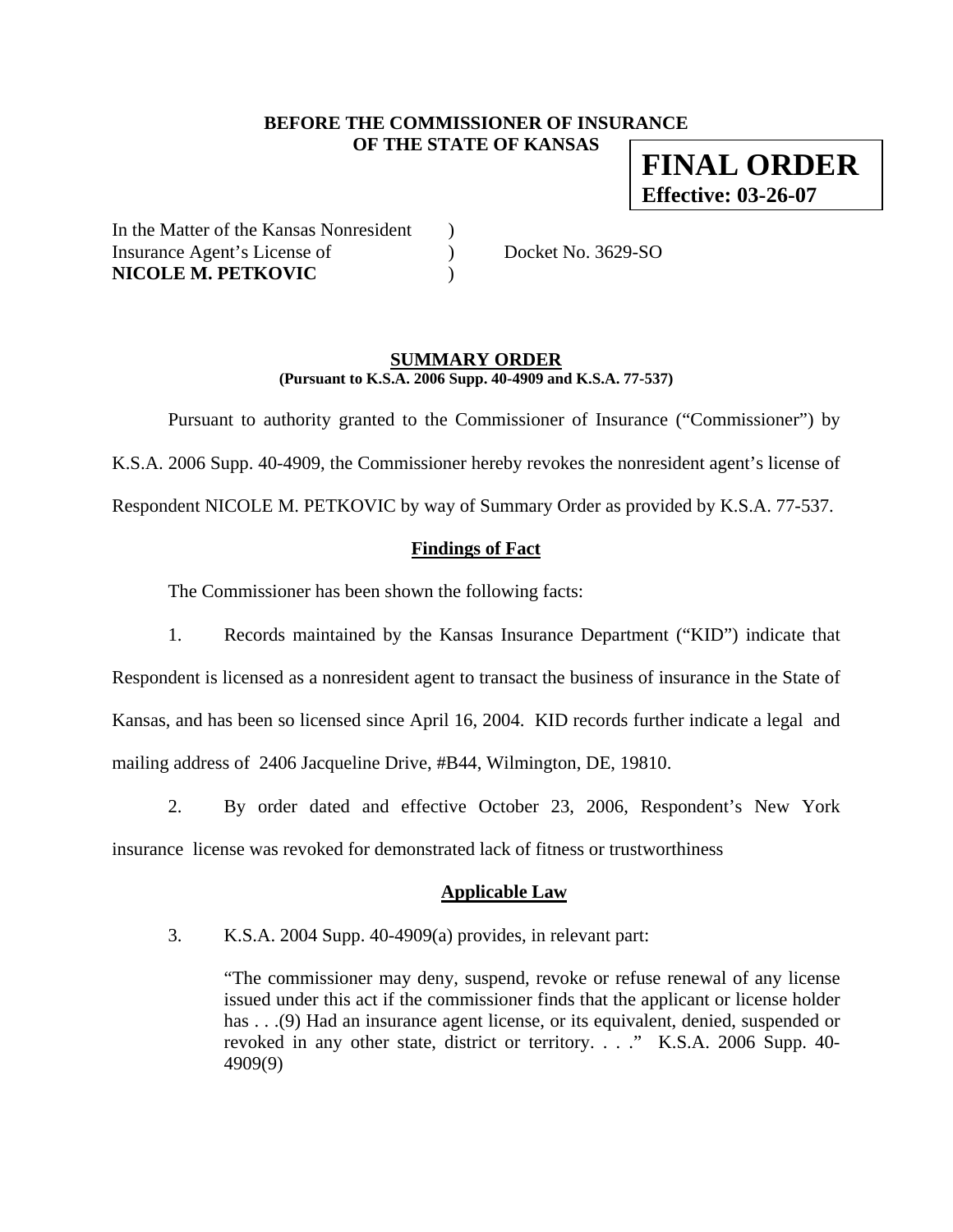4. The Commissioner may revoke any license issued under the Insurance Agents Licensing Act if the Commissioner finds that the insurable interests of the public are not properly served under such license. K.S.A. 2006 Supp. 40-4909(b).

#### **Conclusions of Law**

5. The Commissioner has jurisdiction over Respondent as well as the subject matter of this proceeding, and such proceeding is held in the public interest.

6. The Commissioner concludes that Respondent's Kansas license may be revoked solely because Respondent has had an agent's license or its equivalent revoked in another state.

7. Accordingly, the Commissioner concludes that sufficient grounds exist for the revocation of the insurance agent's license of Nicole M. Petkovic pursuant to K.S.A. 2006 Supp. 40-4909(a).

8. In addition, the Commissioner finds that the insurance agent's license of Nicole M. Petkovic should be revoked without delay for the protection of the insurable interests of the public pursuant to K.S.A. 2006 Supp. 40-4909(b).

9. Based on the facts and circumstances set forth herein, it appears that the use of summary proceedings in this matter is appropriate, in accordance with the provisions set forth in K.S.A. 77-537(a), in that the use of summary proceedings does not violate any provision of the law and the protection of the public interest does not require the KID to give notice and opportunity to participate to persons other than Nicole M. Petkovic.

**IT IS THEREFORE ORDERED BY THE COMMISSIONER OF INSURANCE THAT** the Kansas nonresident insurance agent's license of Nicole M. Petkovic is hereby **REVOKED**.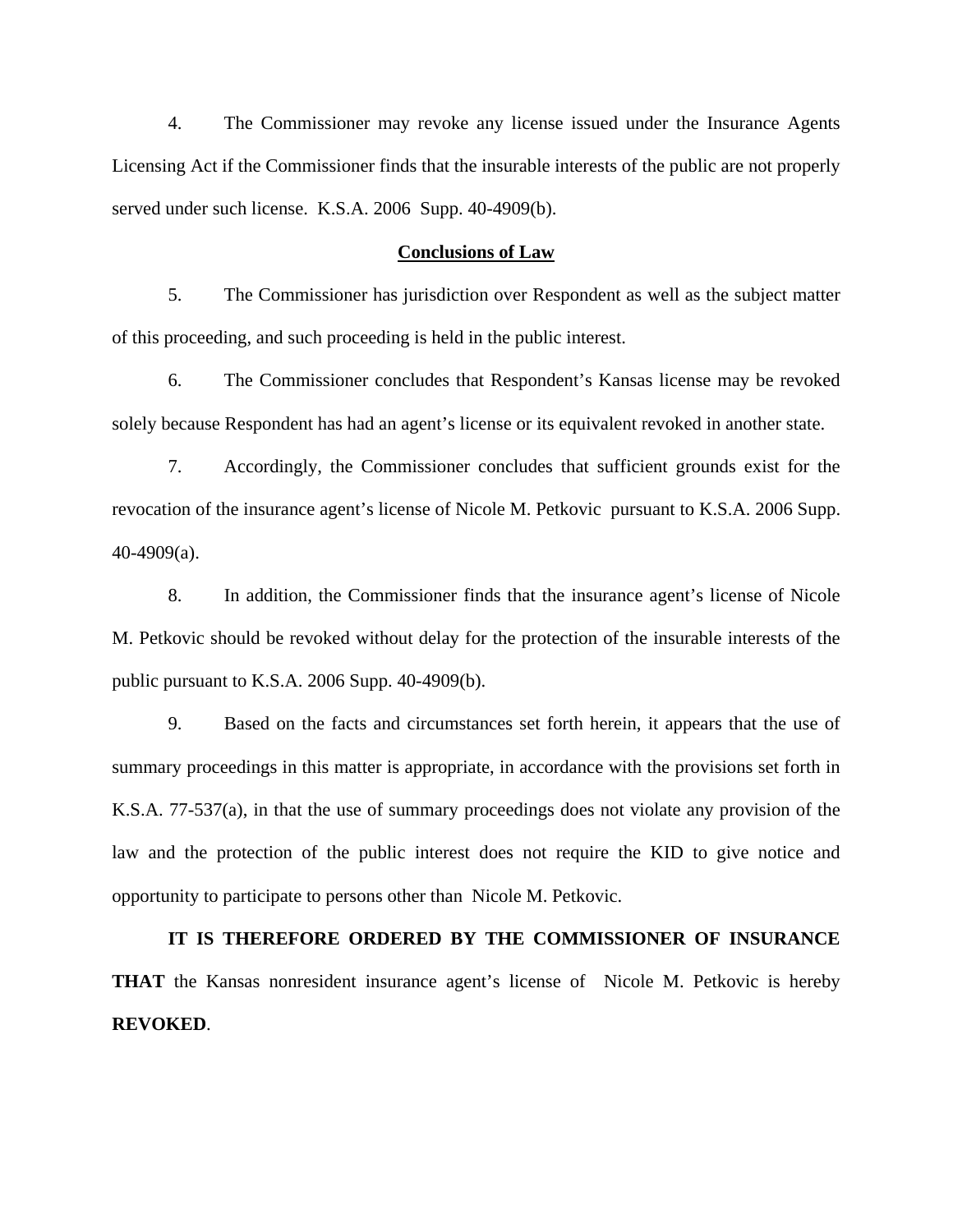**IT IS FURTHER ORDERED** that the respondent Nicole M. Petkovic shall CEASE and DESIST from the sale, solicitation or negotiation of insurance and/or receiving compensation deriving from the sale, solicitation or negotiation of insurance conducted after the effective date of this order.

#### **Notice of Right to Hearing or Appeal**

You are entitled to a hearing pursuant to K.S.A. § 77-537, the Kansas Administrative Procedure Act. If you desire a hearing, you must file a written request for a hearing with:

> John W. Campbell, General Counsel Kansas Insurance Department 420 S.W. 9th Street Topeka, Kansas 66612.

This request must be filed within fifteen (15) days from the date of service of this Order.

If you request a hearing, the Kansas Insurance Department will notify you of the time and place of the hearing and information on the procedures, right of representation, and other rights of parties relating to the conduct of the hearing, before commencement of same.

If a hearing is not requested in the time and manner stated above, this Order shall become effective as a Final Order upon the expiration of time for requesting a hearing, pursuant to K.S.A. § 77-613. In the event that you file a petition for judicial review, pursuant to K.S.A. § 77-613(e), the agency officer to be served on behalf of the Kansas Insurance Department is:

> John W. Campbell, General Counsel Kansas Insurance Department 420 S.W. 9th Street Topeka, Kansas 66612.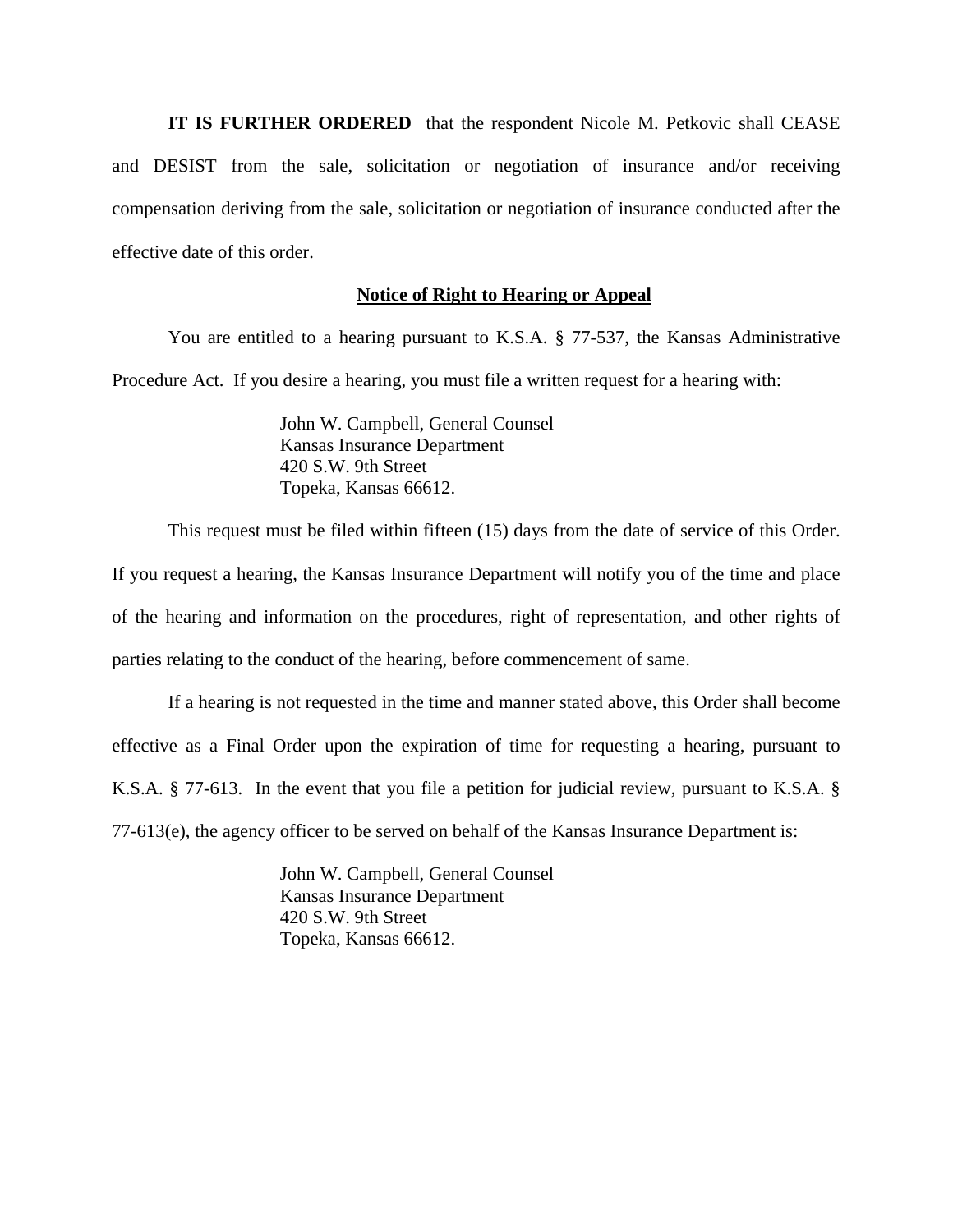**IT IS SO ORDERED THIS \_\_8th\_\_ DAY OF MARCH, 2007, IN THE CITY OF TOPEKA, COUNTY OF SHAWNEE, STATE OF KANSAS.** 



\_/s/ Sandy Praeger\_\_\_\_\_\_\_\_\_\_\_\_\_\_\_\_\_\_\_\_\_ Sandy Praeger Commissioner of Insurance

 $\angle$ s/ John W. Campbell $\angle$  John W. Campbell General Counsel